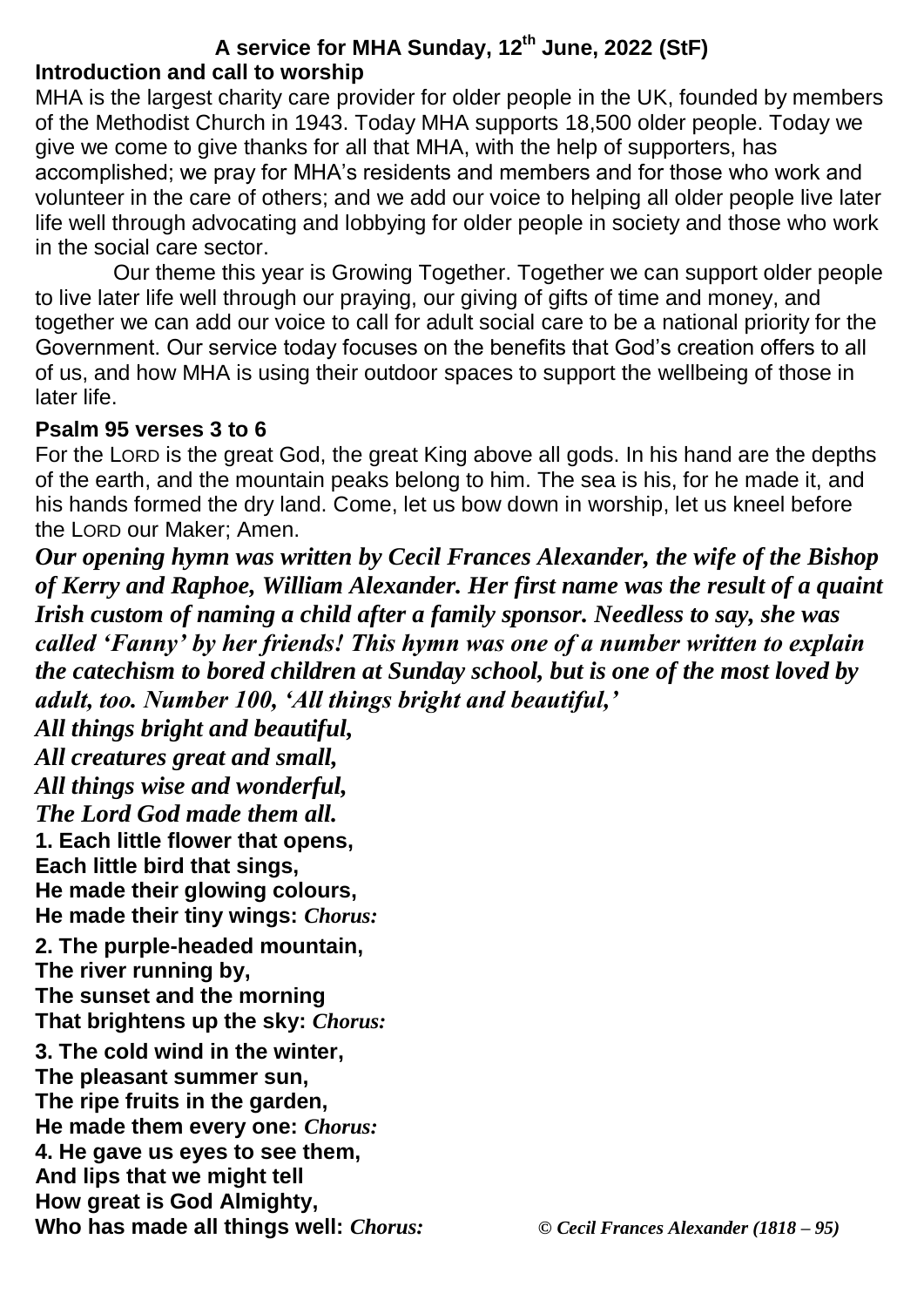#### *Let us pray.*

God of grace, in the story of creation, you made the earth a garden and entrusted it to us to till and to keep, a place of peace and beauty where we could walk with you.

 In the story of redemption, the one who died for us was buried in a garden, and there you raised him up to greet us with new hope and risen life.

 In the story of the Church, you tend us as a garden, a place of careful pruning and abundant harvest, where we can work with you.

 Meet us, we pray, in all the gardens where we go for nourishment, refreshment and prayer, through Jesus Christ our Lord. Amen.

#### *Let us offer our prayer of thanksgiving and confession.*

Almighty God, we offer heartfelt thanks for all the many blessings we receive from you: for the good things we enjoy; for everyone who guides, loves and inspires us, but most of all for your undying love. Forgive us when we are selfish or self-righteous, unforgiving and judgmental. Pardon us when we have been unwilling to trust in your saving grace.

Help us to change our ways as we acknowledge our sinfulness. Renew and restore us, so our lives reflect the victory Jesus has won over sin and death. Re-kindle the embers of our faith, so we may play our part in building your kingdom here.

Loving God, we believe that you have heard our prayer and have not only pardoned us, but invite us to walk with you once more. Hereafter, may the Holy Spirit enable us to serve you and our neighbours gladly and faithfully, so our lives honour you in Jesus' beautiful name. Amen.

## *As our Saviour taught his disciples, we pray:*

**Our Father, who art in heaven, hallowed be thy Name; thy kingdom come; thy will be done; on earth as it is in heaven. Give us this day our daily bread. And forgive us our trespasses, as we forgive those who trespass against us. And lead us not into temptation; but deliver us from evil. For thine is the kingdom, the power, and the glory, for ever and ever. Amen.**

*We continue with a hymn by Revd. Foliot Stanford Pierpoint, who was ordained in the Church of England before taking a post as classics master at Somerset College. This hymn was intended to be a communion hymn and was said to have been inspired by the view from a hill in Bath which filled the author with awe. We shall sing number 102, 'For the beauty of the earth'.*

**1***.* **For the beauty of the earth, For the beauty of the skies, For the love which from our birth Over and around us lies:** *Chorus: Gracious God, to Thee we raise This our sacrifice of praise.*

**2. For the beauty of each hour Of the day and of the night, Hill and vale and tree and flower, Sun and moon, and stars of light:** *Chorus*

**3. For the joy of ear and eye, For the heart and mind's delight, For the mystic harmony Linking sense to sound and sight:** *Chorus*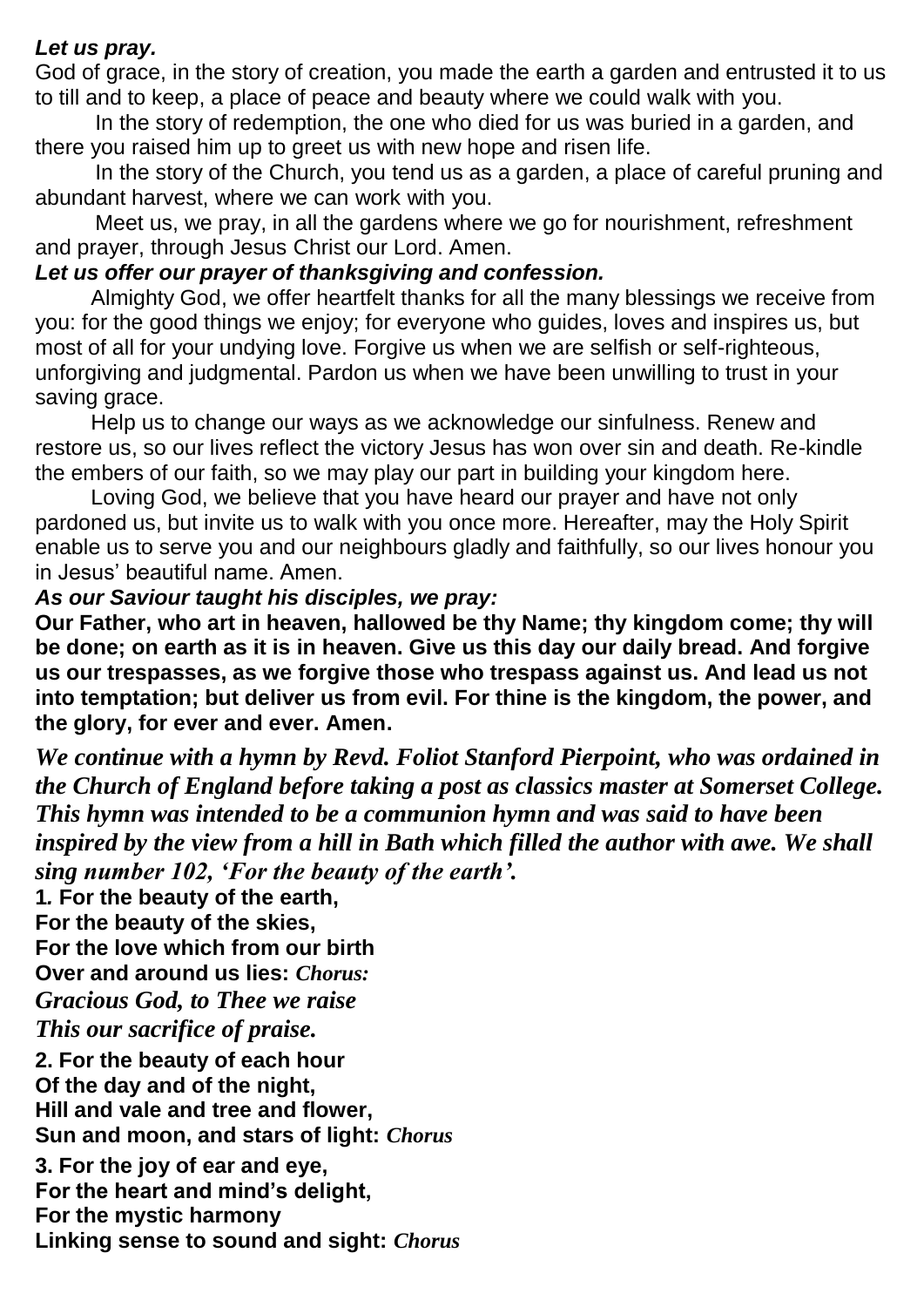**4. For the joy of human love, Brother, sister, parent, child, Friends on earth and friends above, Pleasures pure and undefiled:** *Chorus*

**5. For each perfect gift of Thine To our race so freely given; Graces human and divine, Flowers of earth and buds of heaven.** *Chorus © F.S. Pierpoint (1835 – 1917)*

# *We come now to our prayers of intercession. When I say,* 'God of grace', *please respond with* '**hear our prayer.'**

Loving God, although the world in which we live is wonderful and self-sustaining, the news we hear speaks of its brokenness and daunts our spirits. Nevertheless, we believe that all things are possible for you, so whilst we offer ourselves to do what we can to ensure the wellbeing of our neighbours, we turn to you in situations that are beyond our power.

God of Shalom, we pray for peace throughout the world, though our attention is concentrated at present upon the invasion of Ukraine by Russia.

In your mercy Lord, bring about a negotiated peace that enable Ukraine to continue as a sovereign democracy. Reach out to the Ukrainian people, from President Zelenskyy and his advisors, the armed forces and militia, that they may remain steadfast, courageous and undaunted, so they will be able to resist Russia's might and frustrate the Kremlin's aims. We pray for the civilians, mainly women, children, the elderly and disabled, who are trapped in cities that are being bombarded by Russian forces and refugees, who are fleeing to friendly countries. Hold them close in your care that they may be comforted and protected. May friendly countries provide support not only during the war, but for the time it takes to rebuild Ukraine from the ashes of destruction.

## God of grace, **hear our prayer.**

We pray, too, for people in this country who are struggling to live as the cost of energy, fuel and food increases to record levels. We thank you for those who supply and run food banks and for organisations like the Salvation Army which help the poor. Guide the Government, business leaders and local councils to find ways of helping the poor.

## God of grace, **hear our prayer.**

Bless our gifts and our words, bless our time and talents, and transform them so that there may be justice and equity for those in later life, and value for those who work to support them. Bless the work of MHA. The thousands of residents,

members, staff and volunteers, the families and their communities.

## God of grace, **hear our prayer.**

Bless the garden of your Church, O God. Guide those who plant and tend it. Protect the young, strengthen the weak, and make us fruitful in ministry and mission. May your Holy Spirit inspire this church and the World Church to find new ways of bringing good news to a world that desperately needs it.

## God of grace, **hear our prayer.**

Bless the gardens of the world, the soil and rain and sunshine, and the work of all who sow and reap. Give abundant harvests, and teach us to share them with justice. Bless the efforts of the Disasters Emergency Committee and other charities as they strive to help people in Afghanistan and other famine-stricken countries. Bring an end to the embargo on wheat from Ukraine that is adding to the problems people face.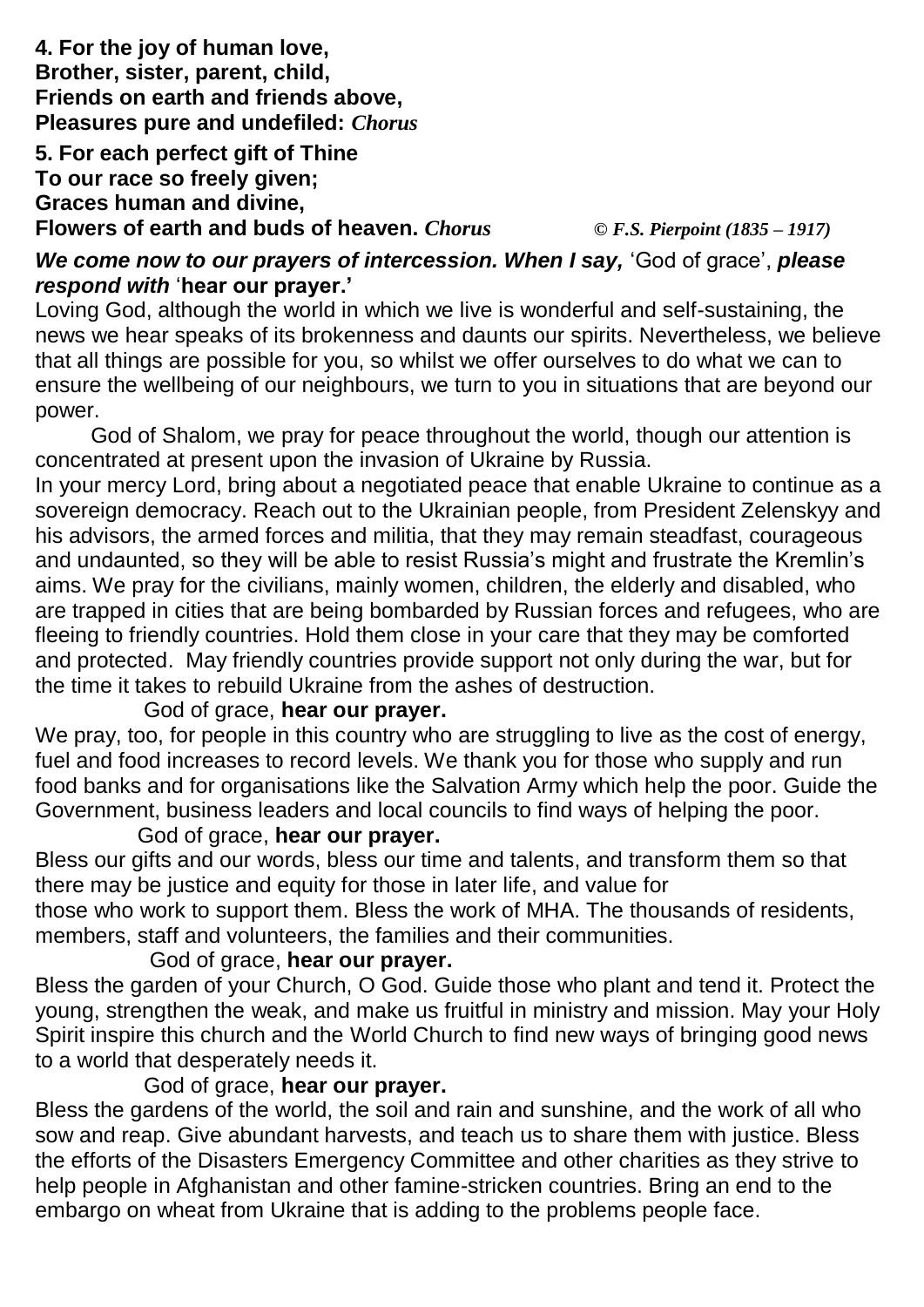#### God of grace, **hear our prayer.**

Bless the gardens of our community, including the work and ministry of MHA and for all those in later life. For people who rely on the stillness and beauty of gardens for their wellbeing and for all those who give of their time and effort to improve the quality of life for others. In all our care for one another, make us grow in wisdom and love, in gentleness, kindness and truth.

## God of grace, **hear our prayer.**

Give tender care to all who are struggling through weakness, sickness, grief or change. Lord, thank you for bringing us through the troubles of the last two years. Comfort us for the loss of our freedoms and those we love. Show us your grace at work in the times when growth is painful or when death is near.

#### God of grace, **hear our prayer.**

In a time of silent reflection, we offer you names of people for whom we are especially concerned. ………………………….. Lord, help us to offer them both practical support and friendship, but warm them with your love, so they may find comfort, healing, courage and enduring peace.

Abba, Heavenly Father, bless us, our friends and our families. Keep us safe in your care and help us to share the abundance of your love with our neighbours, through Jesus Christ, the true vine. Give us grace to abide in him as fruitful branches, and bring us at last with all your saints to resurrection life. Amen.

# **The Old Testament reading is Isaiah chapter 43 verses 16 to 21**

This is what the LORD says—he who made a way through the sea, a path through the mighty waters, who drew out the chariots and horses, the army and reinforcements together, and they lay there, never to rise again, extinguished, snuffed out like a wick: "Forget the former things; do not dwell on the past. See, I am doing a new thing! Now it springs up; do you not perceive it? I am making a way in the wilderness and streams in the wasteland.

 The wild animals honour me, the jackals and the owls, because I provide water in the wilderness and streams in the wasteland, to give drink to my people, my chosen, the people I formed for myself that they may proclaim my praise. Amen.

# **The Gospel reading is John chapter 15 verses 1 to 8**

"I am the true vine, and my Father is the gardener. He cuts off every branch in me that bears no fruit, while every branch that does bear fruit he prunes so that it will be even more fruitful. You are already clean because of the word I have spoken to you. Remain in me, as I also remain in you. No branch can bear fruit by itself; it must remain in the vine. Neither can you bear fruit unless you remain in me.

 "I am the vine; you are the branches. If you remain in me and I in you, you will bear much fruit; apart from me you can do nothing. If you do not remain in me, you are like a branch that is thrown away and withers; such branches are picked up, thrown into the fire and burned. If you remain in me and my words remain in you, ask whatever you wish, and it will be done for you. This is to my Father's glory, that you bear much fruit, showing yourselves to be my disciples. Amen.

*Our penultimate hymn was written and composed by New Zealander Richard Gillard. It took him more than a year to complete, for he wrote the first verse in 1976 and the remainder in 1977. I think it was worth the wait! We shall sing hymn number 611, 'Brother, sister, let me serve you'.*

**1. Brother, sister, let me serve you,**

**Let me be as Christ to you:**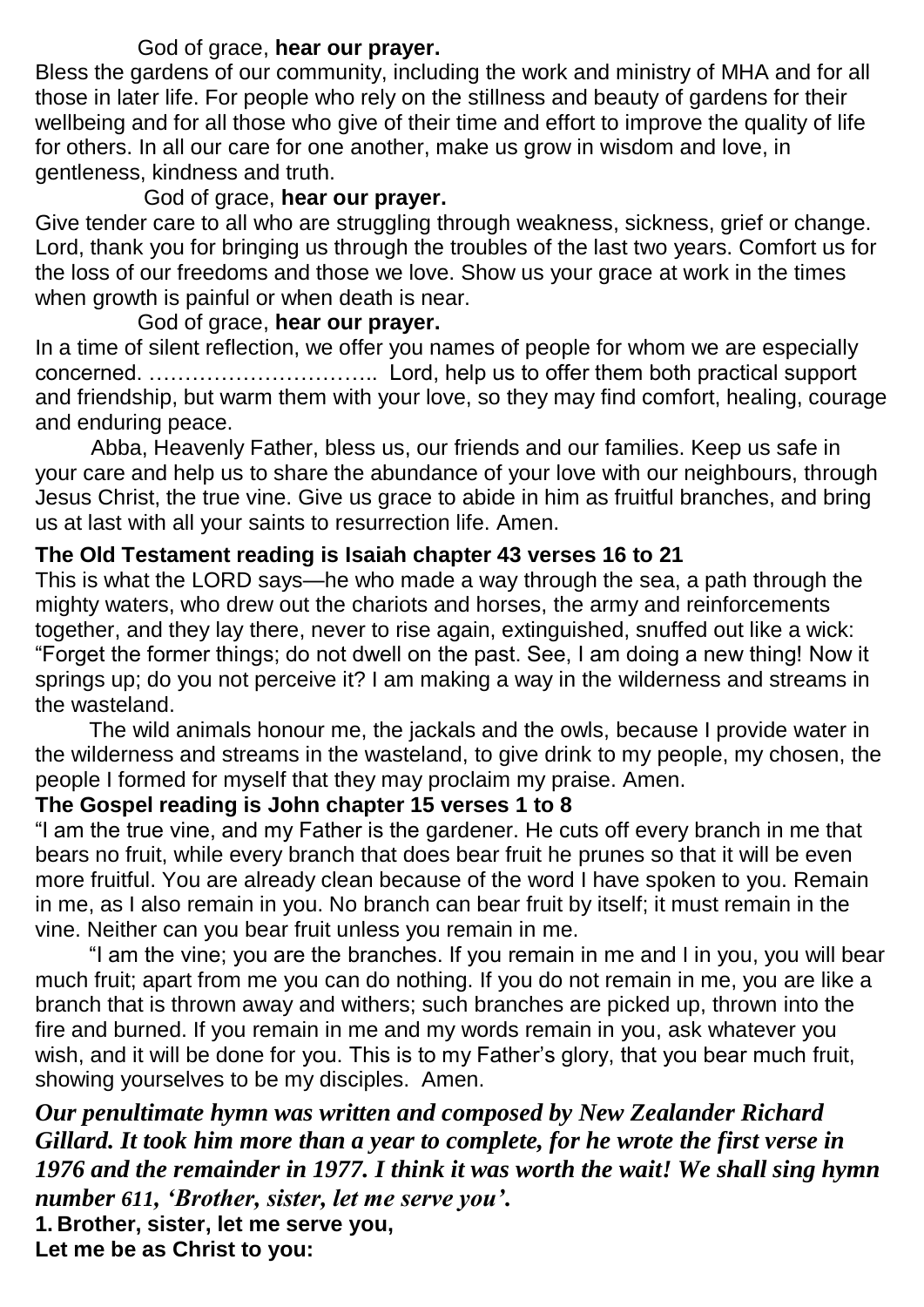**Pray that I may have the grace to Let you be my servant, too.**

**2. We are pilgrims on a journey, And companions on the road; We are here to help each other Walk the mile and bear the load.**

**3. I will hold the Christ-light for you In the night-time of your fear; I will hold my hand out to you, Speak the peace you long to hear.**

**4. I will weep when you are weeping: When you laugh, I'll laugh with you. I will share your joy and sorrow Till we've seen this journey through.**

**5. When we sing to God in heaven, We shall find such harmony; Born of all we've known together Of Christ's love and agony.**

**6. Brother, sister, let me serve you, Let me be as Christ to you: Pray that I may have the grace to Let you be my servant, too.** *Richard Gillard* **©** *1977 Scripture in Song*

#### **Sermon**

Marigold plants are able to transform some land, as small and insignificant as they may seem. Not only will they, with the right nurture and care, grow in to a colourful display providing beauty, but they have many other benefits too. Here is some science: The roots of a marigold hold within them a chemical substance that keeps harm away, like eel worms, and not only that but the roots also encourage the growth of fungi which exchange nutrients with host plants for their mutual health and growth. That's why marigolds make good companion plants for potatoes, tomatoes, basil, cucumbers, aubergines, squash, melons, asparagus, sweet corn, chillies and peppers. Here ends the science lesson.

 It is quite incredible when you think about it, especially if you imagine transforming some waste land as Isaiah describes into something abundant. One of the ways MHA fosters wellbeing in body, mind and spirit is to encourage service users, tenants and residents to spend time in our gardens. I am a chaplain at Bridge Court, a retirementliving or housing with care home where tenants are encouraged to live as fully and independently as they can, backed up with twenty-four-hour care. Our garden is nowhere near as large as our neighbours' at Waterside House, but it has several raised garden beds which are tended by several of our tenants. Some beds are for flowers, whilst others are used to grow a variety of fruit, salads and vegetables. Not only do the tenant gardeners benefit by continuing a lifelong hobby, but other tenants enjoy the sights, sounds and produce that is grown. Moreover, the garden attracts many birds and squirrels, both of which are delightful, though the squirrels sometimes wreak havoc.

Our neighbours at Waterside House, offer dementia care and have a vast garden with paths that allow residents to wander safely and to enjoy the beauty of nature. The impact the outdoors can have on those living with a dementia is well documented and for many residents the sounds and smells in our gardens not only generate wellbeing, but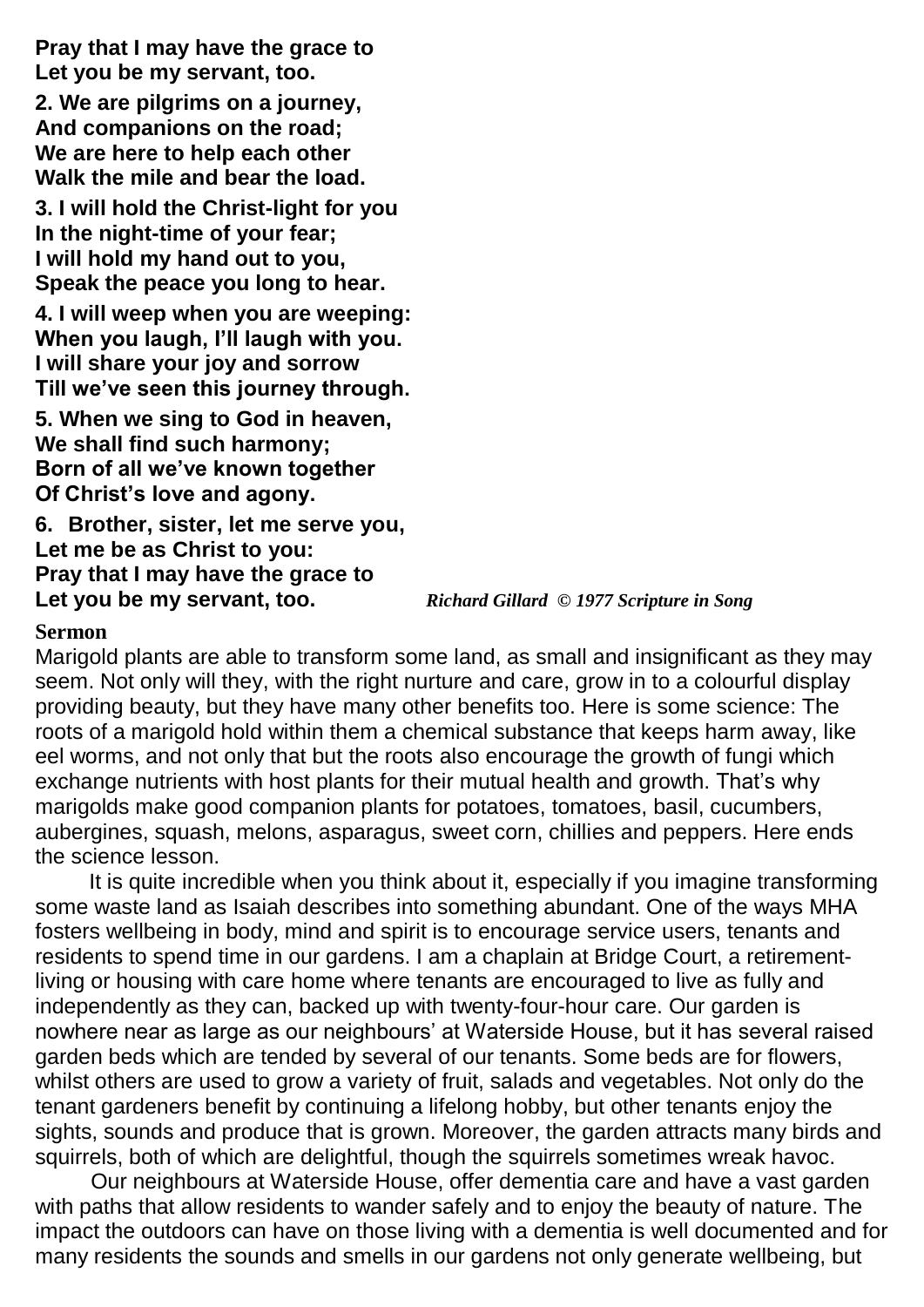are signposts in their memories that allow them to live more fully in the present. This is being repeated in many parts across the whole of MHA, and with your support MHA is able to help more people who live with a dementia, both those living in the wider community as well as residents.

 It is quite wonderful to take something that appears to be lost, forgotten, or neglected, and plant something in it, that not only brings colour and beauty but is also life giving. Vegetables may grow on their own, but adding marigolds as a natural pesticide which also exchange nutrients, enables something better to come about. It's like that in our work, friendships and of course our relationship with God. There is so much we can do on our own, but there is more we can do and be when we grow together.

 Our gospel reading reminds us of remaining close to God. "Remain in me and I will remain in you", not because of anything else, except that we too can know life in abundance when we are in relationship with Jesus. Being part of God's church enables us to grow together in relationship with one another and with God. The marigolds teach us how crucial our roots are. Having our roots firmly established in God helps us to navigate this world, not so as to avoid pain and hardship, but not to face those things alone, God remains with us.

 MHA is proud of its roots, and values the passion and vision of its founder, a Methodist minister, Revd Walter Hall, MHA continues to be inspired by their founding values today: nurturing mind, body and spirit, inspiring the best in each other, and respecting every person, treating them with dignity to enable people to live later life well. Isaiah says: "See I am doing a new thing...I am making a way in the desert and streams in the wasteland". We've all experienced something of emptiness, of waste, of neglect. Look at how the pandemic affects our world, our communities our neighbourhoods. Health, jobs, relationships, family and friends: so much has been lost. And to grow back from that, to find healing, we need one another, together.

 To give a voice for older people, to campaign for a better and fairer social care system, we need one another. The wonder of God's creation is seen in the way it continues to re-create. Despite the neglect...even in the wastelands there is growth. There is nothing so empty or so desolate that it cannot be filled with the love and the grace of God. Once something is planted it takes someone, or in the case of the huge garden at Waterside House, we could do with willing volunteers, to support the gardening staff to nurture, to grow and to tend.

 The growth of MHA over the years required many hands, much giving and prayer to become a support to more than 18,500 older people across the UK today. In care homes, retirement living schemes and communities groups, MHA relies on thousands of staff and thousands of volunteers. For their specialist services providing chaplaincy, music therapy and communities schemes, and in creating beautiful outdoor spaces, they rely on people's generous giving. In campaigning on behalf of those in later life, and those frontline workers who care, we need to add our voice. We are better together. It is good for us to be in community, the church, to be that place where we can be nurtured and grow together. Not just ourselves, but to partner with others, so that together, for those in later life, whoever, and where ever they are, can be looked after and be nurtured and grow too.

 Isaiah says, 'See! I am doing a new thing'. What is the new thing that God is calling you to? At MHA people discover and rediscover gifts and passions, hopes and dreams. Volunteers, residents, members, families and staff nurturing and caring, joining in with one another, finding joy and hope, growing together. Where there was wasteland there